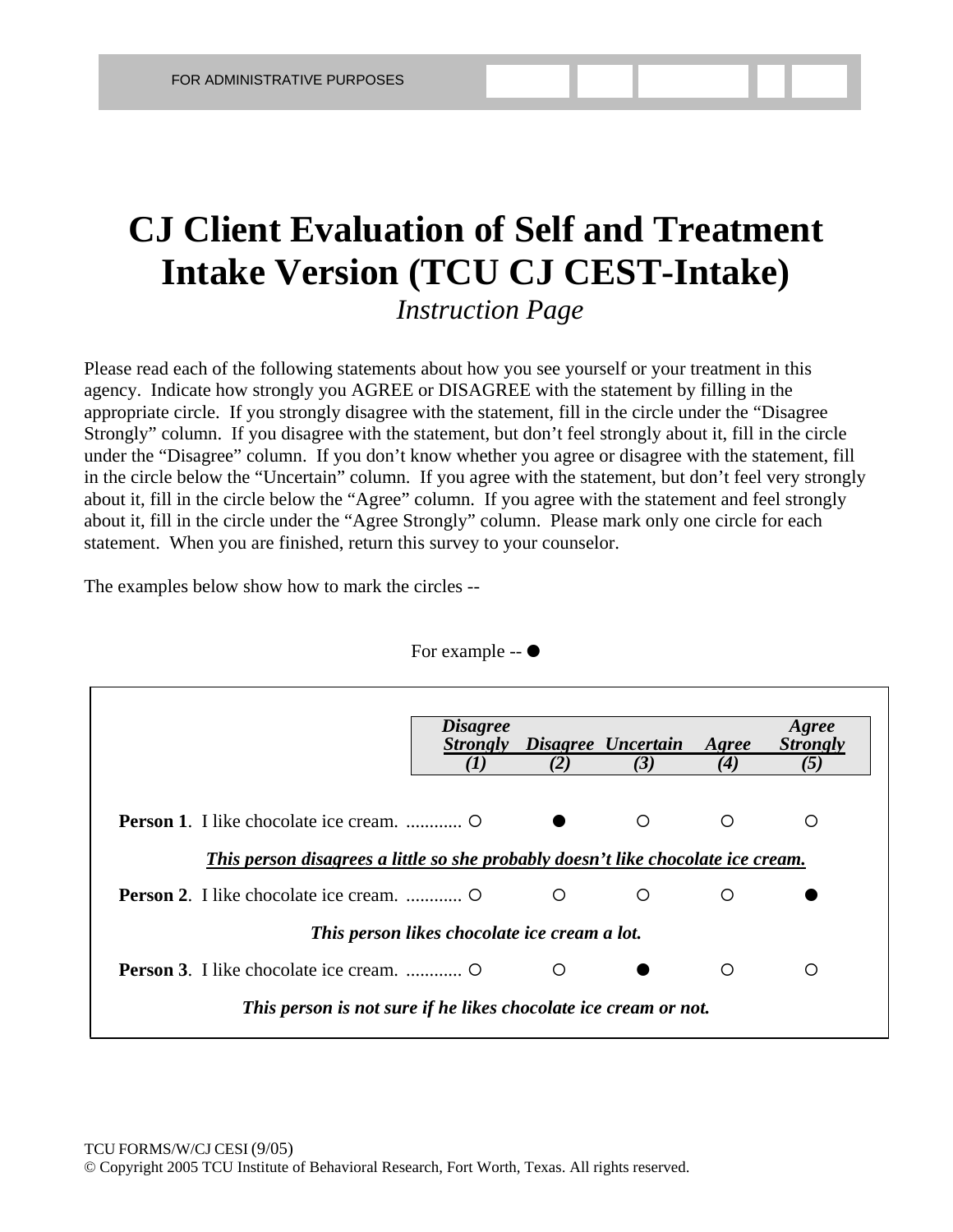## **CJ Client Evaluation of Self and Treatment Intake Version (TCU CJ CEST-Intake)**

PLEASE RESPOND TO EACH OF THE STATEMENTS BELOW BY FILLING IN THE CIRCLE TO INDICATE HOW MUCH YOU AGREE OR DISAGREE WITH EACH ONE. MARK ONLY ONE CHOICE FOR EACH STATEMENT. THANK YOU FOR YOUR PARTICIPATION.

## **Today's**

| Date: | <b>MO</b><br><b>DAY</b><br><b>YR</b>    |                        |         |                                           |              |                                 |
|-------|-----------------------------------------|------------------------|---------|-------------------------------------------|--------------|---------------------------------|
|       |                                         | <b>Disagree</b><br>(1) | (2)     | <b>Strongly Disagree Uncertain</b><br>(3) | Agree<br>(4) | Agree<br><b>Strongly</b><br>(5) |
| 1.    | Your drug use is a problem for you.     |                        | O       | O                                         | O            | O                               |
| 2.    | You need help in dealing with           |                        | O       | O                                         | O            | О                               |
| 3.    |                                         |                        | О       | O                                         | О            | О                               |
| 4.    |                                         |                        | О       | O                                         | О            | О                               |
| 5.    | You have family members who             |                        | O       | O                                         | O            | O                               |
| 6.    | You skipped school while growing up.  O |                        | O       | O                                         | O            | O                               |
| 7.    | This treatment is giving you a chance   |                        | O       | O                                         | O            | O                               |
| 8.    | This kind of treatment program          |                        | O       | O                                         | O            | О                               |
| 9.    | Your drug use is more trouble           |                        | O       | O                                         | O            | O                               |
| 10.   |                                         |                        | O       | O                                         | O            | O                               |
| 11.   |                                         |                        | O       | O                                         | O            | О                               |
| 12.   | You are concerned about                 |                        | $\circ$ | $\circ$                                   | $\circ$      | O                               |
| 13.   | You have carried weapons,               |                        | O       | O                                         | O            | О                               |
| 14.   | You took things that did not belong     |                        | O       | O                                         | O            | O                               |
| 15.   | It is urgent that you find help         |                        | O       | O                                         | O            | O                               |
| 16.   | Your drug use is causing problems       |                        | О       | O                                         | О            | Ο                               |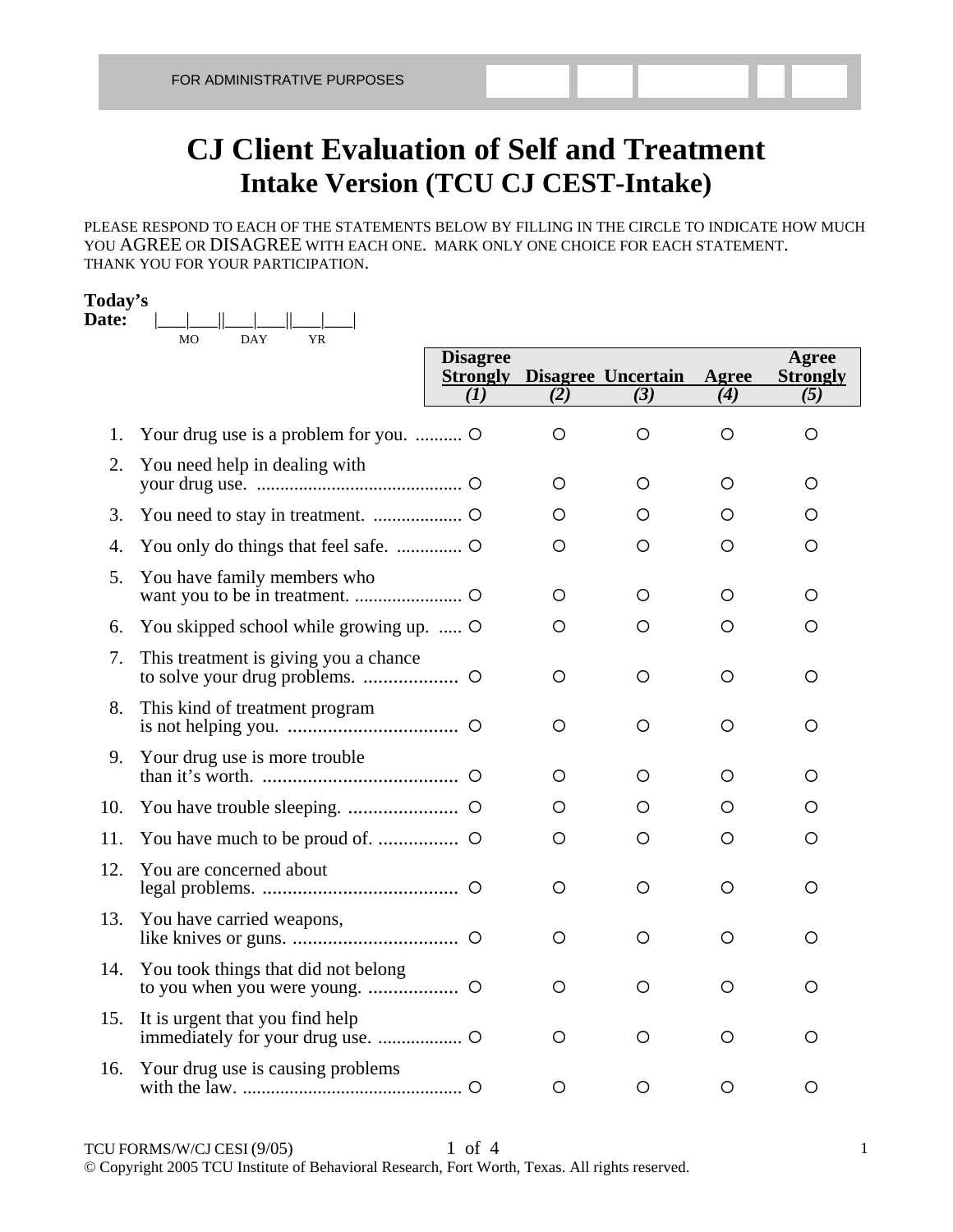|     |                                                                                      | <b>Disagree</b> |         | <b>Strongly Disagree Uncertain</b> | Agree   | Agree<br><b>Strongly</b> |
|-----|--------------------------------------------------------------------------------------|-----------------|---------|------------------------------------|---------|--------------------------|
|     |                                                                                      | (I)             | (2)     | (3)                                | (4)     | (5)                      |
| 17. | You feel a lot of anger inside you.  O                                               |                 | $\circ$ | O                                  | O       | O                        |
| 18. | You had good relations with your parents                                             |                 | $\circ$ | O                                  | $\circ$ | O                        |
| 19. | You will give up your friends and<br>hangouts to solve your drug problems.  O        |                 | O       | O                                  | O       | O                        |
| 20. |                                                                                      |                 | $\circ$ | O                                  | O       | O                        |
| 21. | Your drug use is causing problems                                                    |                 | $\circ$ | O                                  | $\circ$ | O                        |
| 22. | You feel a lot of pressure to be                                                     |                 | $\circ$ | O                                  | O       | O                        |
| 23. | You like others to feel afraid of you.  O                                            |                 | $\circ$ | O                                  | O       | O                        |
| 24. | You consider how your actions                                                        |                 | O       | O                                  | O       | O                        |
| 25. | You could be sent to jail or prison                                                  |                 | O       | O                                  | $\circ$ | O                        |
| 26. | You feel mistreated by other people.  O                                              |                 | O       | O                                  | O       | O                        |
| 27. |                                                                                      |                 | O       | O                                  | O       | O                        |
| 28. | This treatment program can                                                           |                 | O       | O                                  | O       | O                        |
| 29. |                                                                                      |                 | O       | O                                  | O       | O                        |
| 30. |                                                                                      |                 | O       | O                                  | O       | O                        |
| 31. | You had feelings of anger and frustration                                            |                 | $\circ$ | O                                  | O       | Ő                        |
| 32. |                                                                                      |                 | O       | O                                  | O       | O                        |
| 33. | You have trouble concentrating or                                                    |                 | O       | O                                  | O       | O                        |
| 34. |                                                                                      |                 | O       | O                                  | $\circ$ | O                        |
| 35. | Your drug use is causing problems                                                    |                 | $\circ$ | O                                  | $\circ$ | O                        |
| 36. | Your life has gone out of control.  O                                                |                 | O       | O                                  | O       | O                        |
| 37. | You feel afraid of certain things, like<br>elevators, crowds, or going out alone.  O |                 | $\circ$ | O                                  | $\circ$ | O                        |
| 38. |                                                                                      |                 | O       | O                                  | O       | $\circ$                  |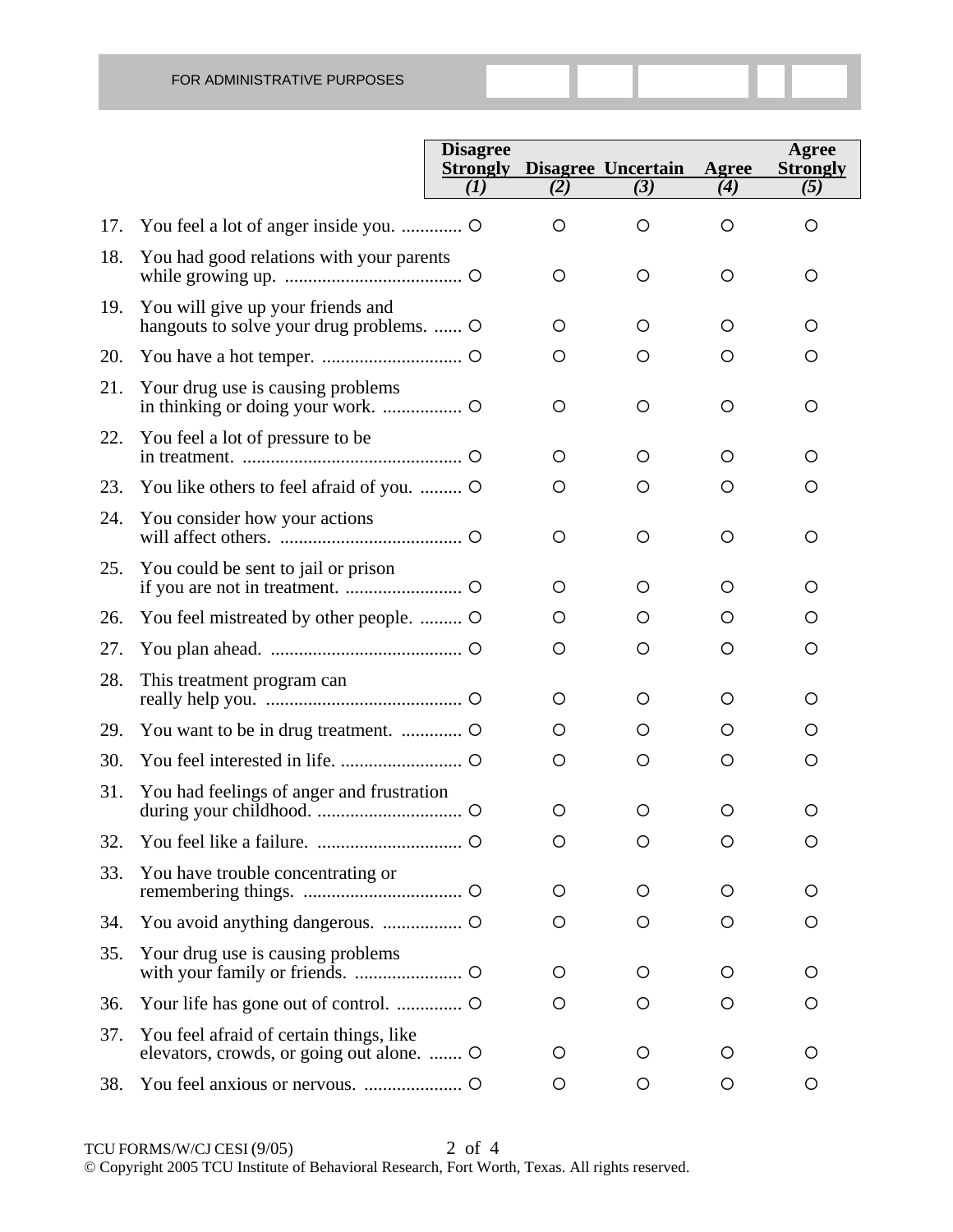|     |                                                                                     | <b>Disagree</b> |         | <b>Strongly Disagree Uncertain</b> | Agree | Agree<br><b>Strongly</b> |
|-----|-------------------------------------------------------------------------------------|-----------------|---------|------------------------------------|-------|--------------------------|
|     |                                                                                     | (1)             | (2)     | (3)                                | (4)   | (5)                      |
| 39. | You wish you had more respect                                                       |                 | O       | $\circ$                            | O     | O                        |
| 40. | Your drug use is causing problems                                                   |                 | O       | O                                  | O     | O                        |
| 41. |                                                                                     |                 | O       | O                                  | O     | O                        |
| 42. |                                                                                     |                 | O       | $\circ$                            | O     | O                        |
| 43. | You think about probable results                                                    |                 | O       | O                                  | O     | O                        |
| 44. |                                                                                     |                 | O       | O                                  | O     | O                        |
| 45. | You got involved in arguments and fights                                            |                 | O       | O                                  | О     | Ο                        |
| 46. | You have trouble sitting still for long.                                            |                 | O       | O                                  | O     | O                        |
| 47. | You think about what causes                                                         |                 | $\circ$ | $\circ$                            | O     | O                        |
| 48. | You have too many outside<br>responsibilities now to be in                          |                 | O       | $\circ$                            | O     | O                        |
| 49. | Your drug use is causing problems                                                   |                 | O       | O                                  | O     | O                        |
| 50. | You are tired of the problems                                                       |                 | O       | $\circ$                            | O     | O                        |
| 51. | You think of several different ways                                                 |                 | O       | O                                  | O     | O                        |
| 52. | You feel you are basically no good.                                                 |                 | O       | O                                  | Ő     | O                        |
| 53. | You are in this treatment program only                                              |                 | O       | $\circ$                            | O     | O                        |
| 54. |                                                                                     |                 | O       | $\circ$                            | O     | $\circ$                  |
| 55. | While a teenager, you got into trouble<br>with school authorities or the police.  O |                 | O       | O                                  | O     | $\circ$                  |
| 56. |                                                                                     |                 | O       | O                                  | O     | O                        |
| 57. | You have trouble making decisions.                                                  |                 | O       | $\circ$                            | O     | O                        |
| 58. | You have serious drug-related                                                       |                 | O       | O                                  | O     | O                        |